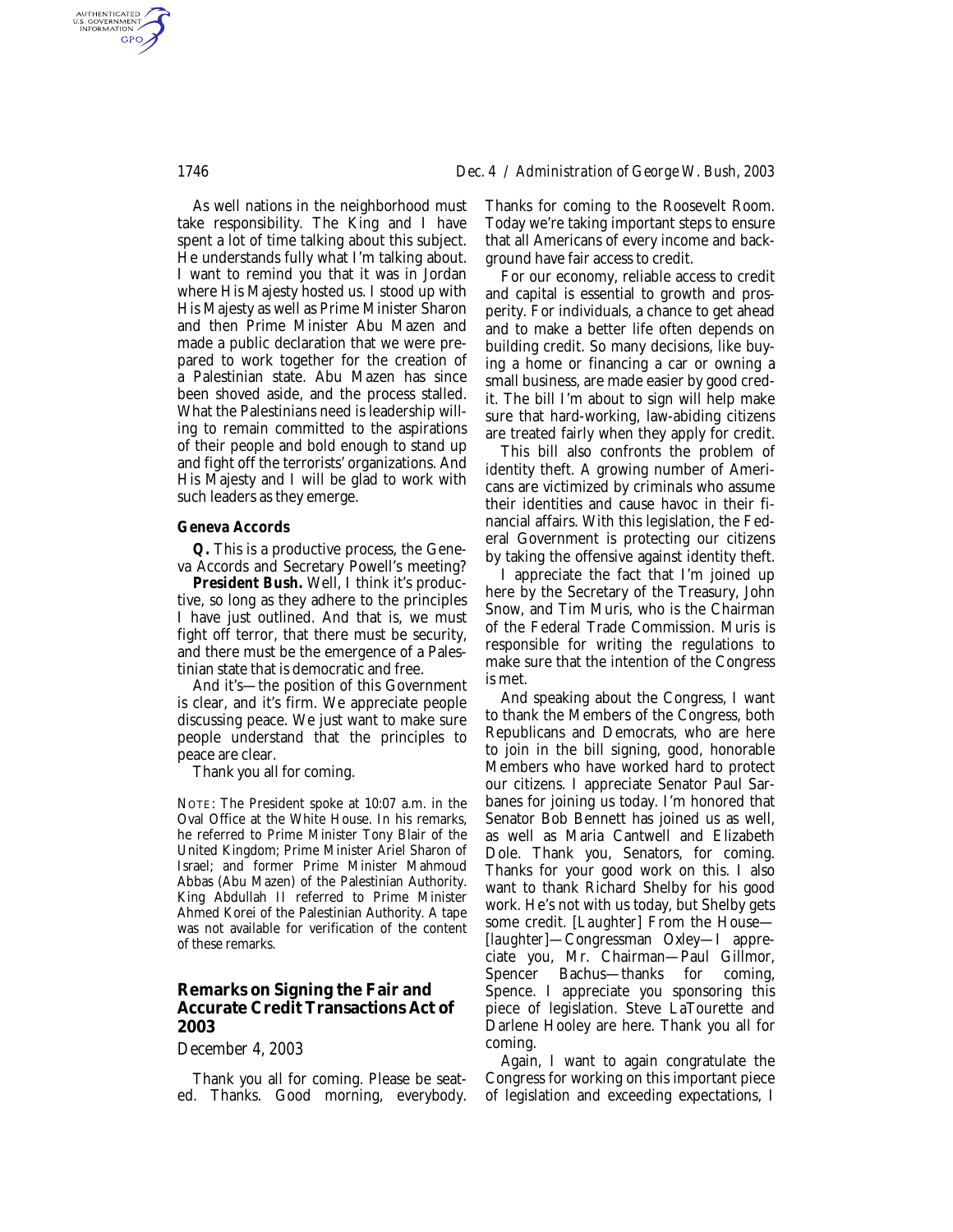might add. At least you've exceeded the expectations of the administration on this bill. [*Laughter*]

The legislation, the Fair and Accurate Credit Transactions Act of 2003, carries forward the progress this Nation has made in recent years to help qualified Americans get fair access to credit. Before 1996, there were no uniform rules on borrower information and credit reports. Lenders did not always have consistent and full information about potential borrowers. Lenders too often made broad assumptions and decisions about categories of people rather than looking at individuals and their personal credit histories.

Too often, lenders assumed the worst. And therefore, people with lower incomes and immigrants with little or no credit history, people who lived in certain neighborhoods had a more difficult time getting affordable loans. And that's not fair, and it's not right, and it does not reflect the spirit of this country.

And so the Congress wisely acted. In 1996, Congress set uniform national standards on credit reporting. Credit histories are now more complete and thorough, and the lending process is fairer. Many Americans have been able to obtain loans that they would not have had otherwise, and that's important. According to estimates, over the last 7 years, more than 1 million men and women have obtained new or refinanced mortgages that would have been denied if there had not been a fair national standard.

One of them is here today. I appreciate Shonelle Blake coming. She's got the toughest job in America. She's a single mom. She has two 4-year-olds, mom of twins. I know something about twins. [*Laughter*] In the early 1990s, Shonelle set herself two goals she set high goals. One was to buy a house, and the other was to start a business. She made sure her credit was in order. She went to the HOPE Center in Los Angeles—I know something about there since I've been there myself—to help get a downpayment on a home. One year later, she got another loan to start her own insurance business.

Shonelle is building a life of independence and success, in part because a loan was given to her based on her own merit. Because we had a national standard, she was able to get a loan. Because Congress did the right thing in 1996, this entrepreneur and mother was able to realize a dream. The national credit standards that help ensure that the lenders considered each applicant on her merits are what made the loan possible.

John Bryant, who's with us—and it's good to see you again, John—of Operation HOPE, he's what we call a social entrepreneur, by the way. [*Laughter*] He has heard the call to help people like Shonelle realize her dreams—said this: He said, ''Shonelle would have been rejected. She wouldn't have been a homeowner, and she wouldn't have been a businessowner.'' That's what John said. And so the fair standards are important. The national standard was an important act that you all did, and I want to thank you for working on it in 1996.

See, the bill I sign today will make the national fair credit standards permanent. Those standards were set to expire, the '96 the good of the '96 act was going away. And then the Congress stepped up and acted for the sake of the Shonelles of the world. And now the credit standards are a permanent part of the legislative history of the country. And I want to thank you for that. It's the right thing to do, and I appreciate your leadership. See, we're ensuring that lenders make decisions based upon the full and fair credit histories of each person and not on the categories that can lead to discrimination.

And as we help people gain access to credit, we're strengthening the protections that help consumers build and keep a good credit history. That good record is ruined when criminals steal identities and run up purchases under stolen names. Like other forms of stealing, identity theft leaves the victim feeling terribly violated, and undoing the damage caused by identity theft can take months.

Michael Berry is with us today. Thank you for coming, Michael. In January of 2002, Michael was applying for a credit line increase. He'd always paid his bills in a timely manner. He's a good citizen. But his application was rejected. They told him that he had taken out too many credit cards recently. It came as quite a surprise to Michael, since it wasn't true. He discovered that someone had stolen his financial identity. He made countless calls